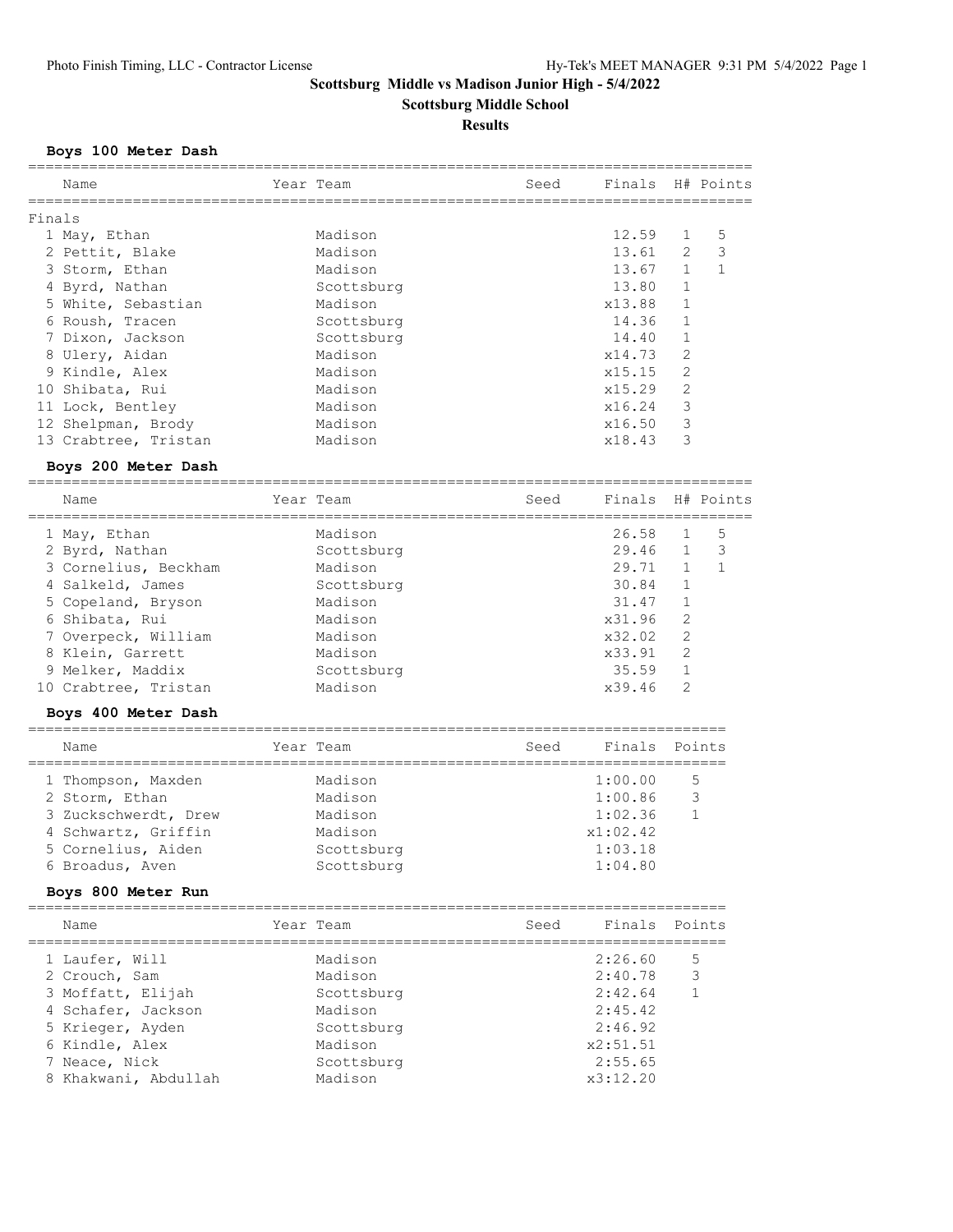**Scottsburg Middle School**

### **Results**

## **....Boys 800 Meter Run**

| 9 Righthouse, Preston | Madison    | x3:16.51 |
|-----------------------|------------|----------|
| 10 Cline, Bryant      | Madison    | x3:16.71 |
| 11 Schwartz, Charlie  | Madison    | x3:18.64 |
| 12 Cline, Brennen     | Madison    | x3:19.08 |
| 13 Tellez, Henry      | Scottsburg | x3:20.94 |

## **Boys 1600 Meter Run**

| Name               | Year Team  | Seed | Finals Points |   |
|--------------------|------------|------|---------------|---|
| 1 Laufer, Will     | Madison    |      | 5:13.73       | 5 |
| 2 Justice, Abrry   | Scottsburg |      | 5:34.98       | 3 |
| 3 Crouch, Sam      | Madison    |      | 5:40.80       |   |
| 4 Krieger, Ayden   | Scottsburg |      | 6:14.00       |   |
| 5 Begley, Kingston | Scottsburg |      | 6:36.45       |   |
| 6 Wilson, John     | Madison    |      | 6:58.40       |   |
|                    |            |      |               |   |

### **Boys 110 Meter Hurdles**

| Name                                                                                      | Year Team                                                 | Seed | Finals Points                             |   |
|-------------------------------------------------------------------------------------------|-----------------------------------------------------------|------|-------------------------------------------|---|
| 1 Long, Cohen<br>2 Byrd, Nathan<br>3 Jseph, Michael<br>4 Ralston, Segar<br>5 Ulery, Aidan | Scottsburg<br>Scottsburg<br>Madison<br>Madison<br>Madison |      | 20.03<br>20.32<br>20.39<br>21.10<br>22.77 | 5 |

## **Boys 4x100 Meter Relay**

| Team                                                         | Seed | Finals Points |   |
|--------------------------------------------------------------|------|---------------|---|
| 1 Madison Junior High School                                 |      | 51.49         | 5 |
| 1) Thompson, Maxden<br>2) May, Ethan                         |      |               |   |
| 3) Storm, Ethan<br>4) LaBolt, Taye                           |      |               |   |
| 2 Scottsburg Middle School                                   |      | 54.09         |   |
| 1) Long, Cohen<br>2) Roush, Tracen                           |      |               |   |
| 3) Byrd, Nathan<br>4) Justice, Abrry                         |      |               |   |
| 3 Scottsburg Middle School<br>"B"                            |      | x58.89        |   |
| 1) Dixon, Jackson<br>2) Salkeld, James                       |      |               |   |
| 4) Melker, Maddix<br>3) Amos, Brody                          |      |               |   |
| 4 Madison Junior High School<br>$'$ R $'$                    |      | x1:01.20      |   |
| $\mathsf{L} \cap \mathsf{L}$<br>5 Madison Junior High School |      | x1:02.98      |   |
|                                                              |      |               |   |

## **Boys 4x200 Meter Relay**

| Team                           | Seed                  | Finals Points |   |
|--------------------------------|-----------------------|---------------|---|
| 1 Madison Junior High School   |                       | 1:54.66       | 5 |
| 1) Zuckschwerdt, Drew          | 2) Pettit, Blake      |               |   |
| 3) Copeland, Bryson            | 4) Cornelius, Beckham |               |   |
| 2 Scottsburg Middle School     |                       | 1:55.80       |   |
| 1) Amos, Brody                 | 2) Roush, Tracen      |               |   |
| 3) Salkeld, James              | 4) Cornelius, Aiden   |               |   |
| 3 Scottsburg Middle School 'B' |                       | x2:08.63      |   |
| 1) Toppe, Landon               | Sparrow, Karson       |               |   |
|                                |                       |               |   |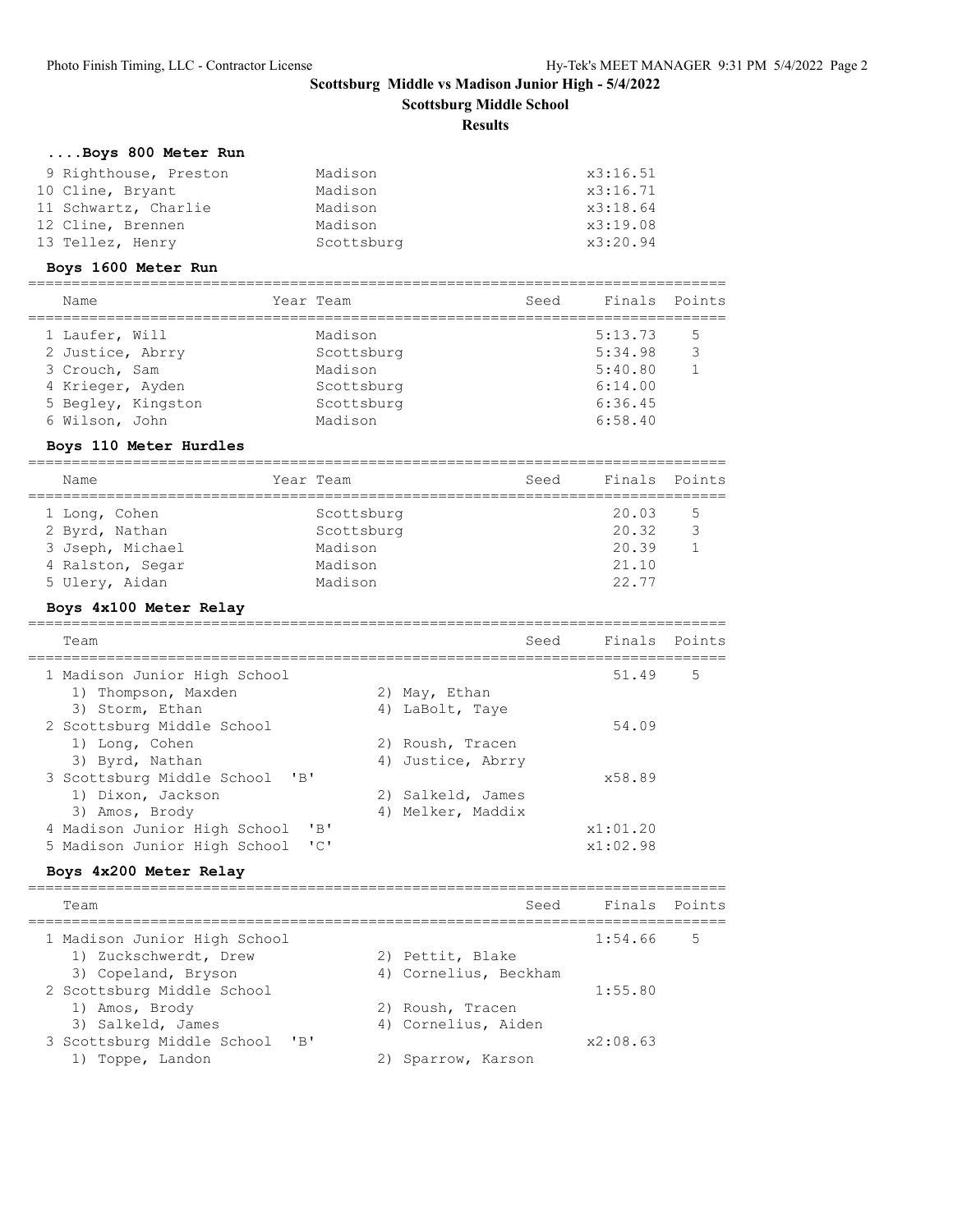**Scottsburg Middle School**

#### **Results**

**....Boys 4x200 Meter Relay**

3) Melker, Maddix 4) Dixon, Jackson

## **Boys 4x400 Meter Relay**

| Team                                | Seed                 | Finals Points |   |
|-------------------------------------|----------------------|---------------|---|
| 1 Scottsburg Middle School          |                      | 4:19.61       | 5 |
| 1) Long, Cohen                      | 2) Broadus, Aven     |               |   |
| 3) Cornelius, Aiden                 | 4) Justice, Abrry    |               |   |
| 2 Madison Junior High School        |                      | 4:23.23       |   |
| 1) LaBolt, Taye                     | 2) Schwartz, Griffin |               |   |
| 3) Wilson, John                     | 4) Thompson, Maxden  |               |   |
| "B"<br>3 Madison Junior High School |                      | x4:56.83      |   |
| 4 Scottsburg Middle School 'B'      |                      | x4:57.97      |   |
| 1) Neace, Nick                      | 2) Begley, Kingston  |               |   |
| 3) Tellez, Henry                    | 4) Krieger, Ayden    |               |   |

#### **Boys High Jump**

================================================================================

| Name                                                                                                                                 | Year Team                                                                             | Seed | Finals Points                                                                                   |        |
|--------------------------------------------------------------------------------------------------------------------------------------|---------------------------------------------------------------------------------------|------|-------------------------------------------------------------------------------------------------|--------|
| 1 Roush, Tracen<br>2 LaBolt, Taye<br>3 White, Sebastian<br>4 Jseph, Michael<br>5 Toppe, Landon<br>6 Amos, Brody<br>-- Melker, Maddix | Scottsburg<br>Madison<br>Madison<br>Madison<br>Scottsburg<br>Scottsburg<br>Scottsburg |      | $5 - 02.00$<br>$5 - 01.00$<br>$4 - 08.00$<br>$J4 - 04.00$<br>$J4 - 04.00$<br>$J4 - 04.00$<br>ΝH | 5<br>3 |
|                                                                                                                                      |                                                                                       |      |                                                                                                 |        |

### **Boys Pole Vault**

| Name              | Year Team  | Seed | Finals Points |    |
|-------------------|------------|------|---------------|----|
| 1 Broadus, Aven   | Scottsburg |      | $7 - 09.00$   | -5 |
| 2 Neace, Nick     | Scottsburg |      | $6 - 00.00$   |    |
| 2 Moffatt, Elijah | Scottsburg |      | $6 - 00.00$   |    |

================================================================================

## **Boys Long Jump**

|    | Name                   | Year Team  | Seed | Finals Points |   |
|----|------------------------|------------|------|---------------|---|
|    | 1 Cooper, Clyde        | Scottsburg |      | $15 - 10.00$  | 5 |
|    | 2 Schwartz, Griffin    | Madison    |      | $15 - 07.00$  | 3 |
|    | 3 White, Sebastian     | Madison    |      | $14 - 02.00$  |   |
|    | 4 Kindle, Alex         | Madison    |      | $13 - 08.00$  |   |
|    | 5 Salkeld, James       | Scottsburg |      | $12 - 11.00$  |   |
|    | 6 Copeland, Bryson     | Madison    |      | $x12 - 04.00$ |   |
|    | 7 Ralston, Segar       | Madison    |      | $x12 - 03.00$ |   |
|    | 8 Murphy, Owen         | Madison    |      | $x11 - 08.00$ |   |
|    | 8 Dixon, Jackson       | Scottsburg |      | $11 - 08.00$  |   |
|    | 10 Moffatt, Elijah     | Scottsburg |      | $x11 - 05.00$ |   |
| 11 | Khakwani, Abdullah     | Madison    |      | $x11 - 02.00$ |   |
|    | 12 Righthouse, Preston | Madison    |      | $x11 - 00.00$ |   |
|    | 13 Copeland, Brody     | Madison    |      | $x10-02.00$   |   |